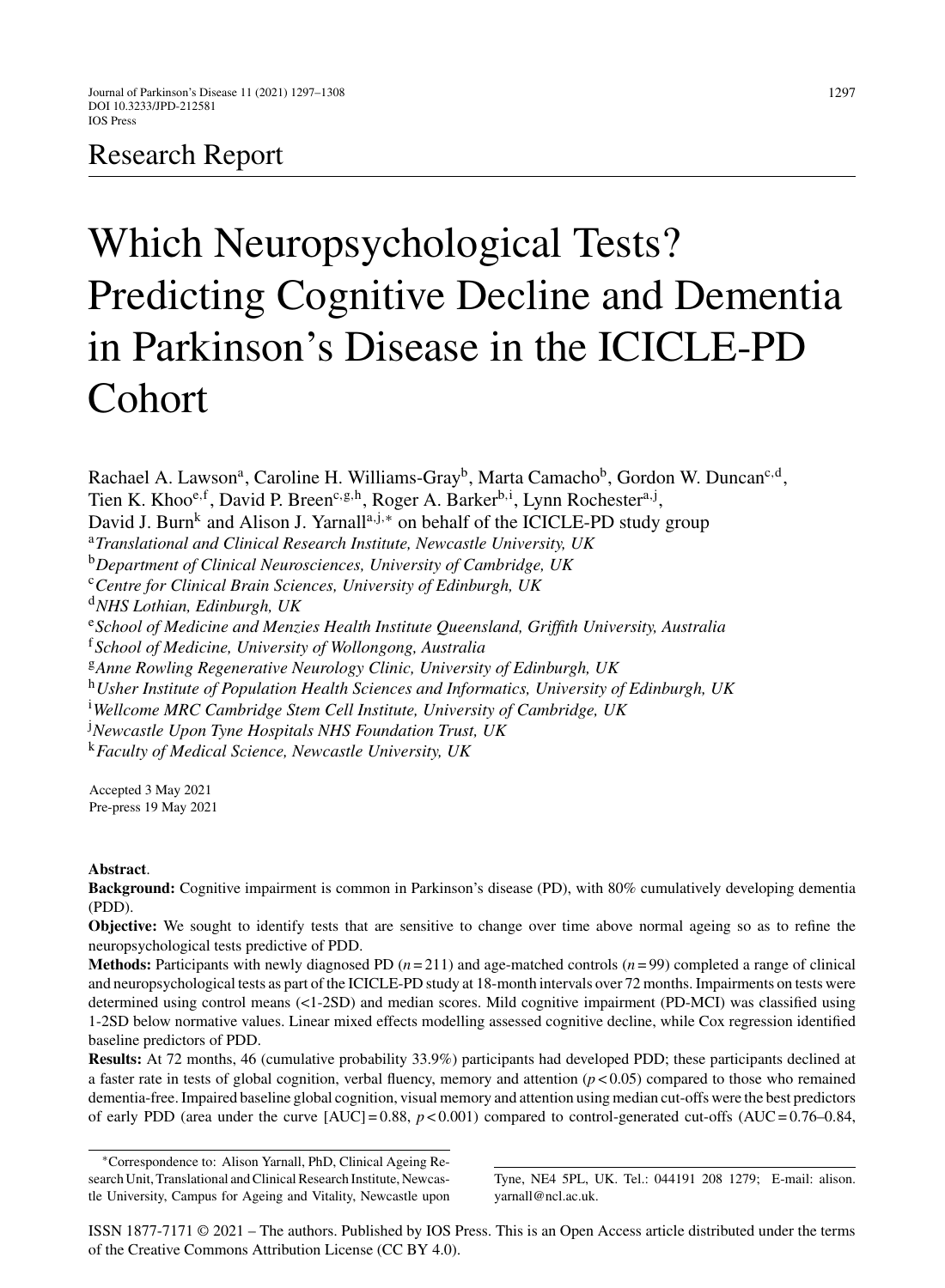$p \le 0.001$  and PD-MCI (AUC = 0.64–0.81,  $p \le 0.001$ ). Impaired global cognition and semantic fluency were the most useful brief tests employable in a clinical setting  $(AUC = 0.79, p < 0.001)$ .

**Conclusion:** Verbal fluency, attention and memory were sensitive to change in early PDD and may be suitable tests to measure therapeutic response in future interventions. Impaired global cognition, attention and visual memory were the most accurate predictors for developing a PDD. Future studies could consider adopting these tests for patient clinical trial stratification.

Keywords: Parkinson's disease, neurocognitive disorders, cognitive dysfunction, neuropsychological tests

# **INTRODUCTION**

Cognitive impairment is a frequent non-motor complication of Parkinson's disease (PD), with up to 80% of patients developing dementia (PDD) 20 years after disease onset [1]. Currently, there are no effective treatments which slow cognitive decline in PD [2, 3]. A limiting factor in the development of interventions has been the identification of appropriate outcome measures that are sensitive to change due to medication response compared with normal aging. Commonly used neuropsychological tests may not be sensitive to change over time [4], and therefore not ideal cognitive measures for identifying clinically meaningful improvements due to pharmacological or non-pharmacological interventions [5].

Cognitive impairment in PDD is heterogeneous and multiple cognitive domains are involved [1, 6]; impairment in global cognition [7], executive function [8, 9], semantic fluency and visuospatial function [10], attention [9, 11] and memory [12, 13] have all been associated with the development of PDD. However, a number of these studies did not incorporate an age-matched control group to generate age-appropriate normative data [10, 14–16], included heterogeneous cohort of participants with different disease durations, small sample sizes [9, 17], or only used a limited battery of neuropsychological tests [7, 10, 13, 18, 19]. While it is now clear that patients fulfilling PD-MCI criteria are associated with an increased risk of developing future PDD [11, 14, 20–22]; from a clinical and research perspective it would be more useful to know which cognitive deficits and tests are most predictive of developing an early PDD. Understanding early impairments in specific neuropsychological tests and identifying optimal cut-offs that predict the early development of dementia is vital for future care planning and recruiting participants to clinical trials of potentially disease modifying therapies [4].

The aims of this prospective longitudinal study were firstly, to determine which cognitive tests were sensitive to changes, over and above normal aging, in those with early PD; and secondly, identify those cognitive tests that are most sensitive in predicting which participants will subsequently develop an early PDD. We hypothesised that neuropsychological tests measuring attention [11], semantic fluency and visuospatial function [10] would be associated with faster rates of cognitive decline in PD and the development of PDD, independent of normal aging.

#### **METHODS**

#### *Participants*

Between June 2009 and December 2011, newly diagnosed PD patients from the community and hospital outpatient clinics in Newcastle-upon-Tyne, Gateshead and Cambridgeshire, UK were invited to participate in the Incidence of Cognitive Impairments in Cohorts with Longitudinal Evaluation in Parkinson's disease (ICICLE-PD) study (*n* = 211) [23]. Participants were re-assessed at 18-month intervals for up to 72 months. Idiopathic PD was diagnosed by a movement disorder specialist and fulfilled Queen's Square Brain Bank criteria [24]. Healthy control subjects were recruited from the community to provide age, sex and culturally appropriate normative data  $(n=99)$ . Full exclusion criteria have been published elsewhere [23]. Briefly, participants were excluded if they had significant cognitive impairment at presentation (Mini-Mental State Examination (MMSE) < 24) or a pre-existing diagnosis of dementia [6], an atypical parkinsonian syndrome, or insufficient English to complete assessments.

This study was approved by the Newcastle and North Tyneside Research Ethics Committee. All subjects provided written informed consent.

#### *Assessments*

Demographic information including age, gender and years of education was collected. Participants were assessed using the Movement Disorder Society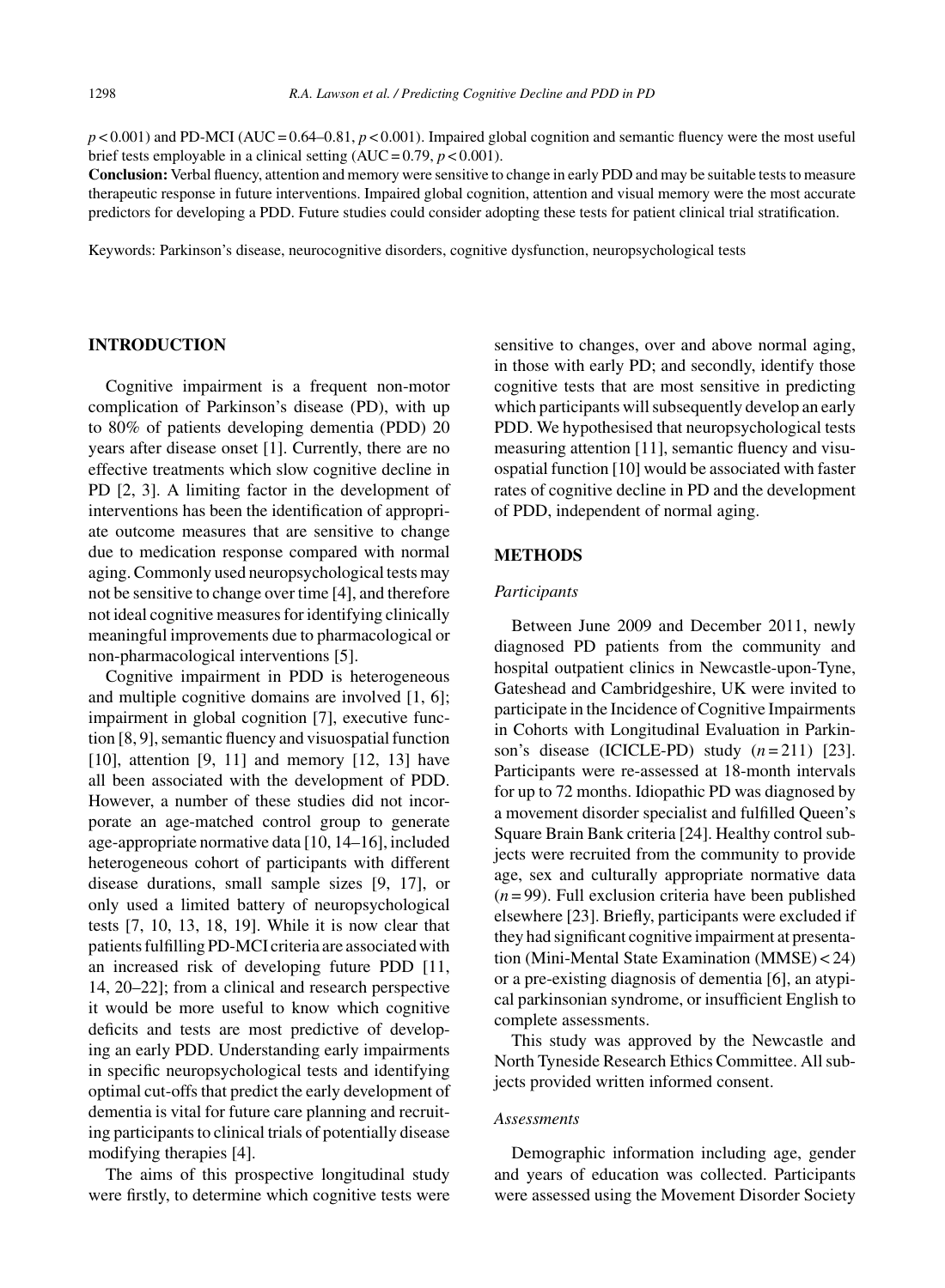(MDS) Unified Parkinson's Disease Rating Scale (MDS-UPDRS) part III [25], Hoehn and Yahr staging and Geriatric Depression Scale (GDS-15) [26]. Participants were assessed in an "on" motor state; levodopa equivalent daily dose (LEDD) was calculated [27].

Participants completed a schedule of neuropsychological tests (Supplementary Table 1). Global cognitive function was assessed using the MMSE [28] and Montreal Cognitive Assessment (MoCA) [29]; the naming and sentence items from the MoCA were used to assess language. Executive function was assessed using the One Touch Stockings from the Cambridge Neuropsychological Test Automated Battery (CANTAB) [30], phonemic fluency (number of words generated in 60 s beginning with the letter F) and semantic fluency (number of animals generated in 90 s). Visuospatial function was evaluated using the pentagon copying item within the MMSE and graded using a modified 0–2 rating scale [31]. Memory was assessed using the Pattern Recognition Memory (PRM), Spatial Recognition Memory (SRM) and Paired Associate Learning (PAL) tests from CANTAB [30]. Attention was assessed using the Cognitive Drug Research (CDR) battery [32]: Simple Reaction Time (SRT), Choice Reaction Time (CRT) and Digit Vigilance (DV). Spatial working memory was assessed using the Spatial Working Memory test (SWM) from the CDR battery.

We identified mild cognitive impairment (PD-MCI) [33] as previously described by Yarnall et al. [23]. Participants were classified as PD-MCI if they reported subjective cognitive decline and performed 1, 1.5 or 2 standard deviations (SD) or more below the mean of appropriate norms (controls) on at least two neuropsychological tests across five cognitive domains: attention (PoA and digit vigilance accuracy), memory (PRM number correct, SRM number correct and PAL mean trials to success), executive function (OTS number solved on first choice, semantic and phonemic fluency), language (naming and sentence subsets from the MoCA) and visuospatial function (pentagon copying). In addition, PD-MCI was defined as an impaired MoCA (< 26) plus subjective cognitive decline. Subjective cognitive decline and functional independence were determined through semi-structured interviews with participants and/or their carers to enable a diagnosis of PDD to be made using the MDS criteria [6].

The medical notes of all participants who did not return for 72-month follow-up were also reviewed to capture any additional diagnosis of dementia. A diagnosis was made by expert consensus (Newcastle: AJY and RAL, Cambridge: CHWG and MC); date of diagnosis was recorded as the midpoint between research or clinic visits.

### *Statistical analysis*

Statistical Analysis was conducted using SPSS (IBM Corp. V.24, USA) and R software (Version 3.4.0; R Foundation for Statistical Computing, Vienna, Austria). Data were examined for normality of distribution with visual histograms and Kolmogorov-Smirnov's test. Comparisons of means between two groups were performed using independent *t*-tests or Mann-Whitney U tests as appropriate. Ordinal data were compared using chi-squared tests. Survival and cumulative survival were calculated using Kaplan-Meier plots.

Within R, *lme4* [34] was used to perform linear mixed effects modelling (LMEM) to determine change in cognitive measures from baseline to 72 months in PD vs. controls and in PD vs. PDD participants (see Supplementary Methods for details). Due to the longitudinal nature of this study, there were some missing data (Supplementary Table 2); LMEM is suitable for longitudinal data analysis because of its ability to handle missing data. Backwards stepwise Cox regression identified baseline predictors of PDD using a data driven approach (Supplementary Methods). Cognitive scores were dichotomised as impaired using: i) cut-offs at 1SD, 1.5SD and 2SD below control mean scores, and ii) using median scores (Supplementary Table 3). These cut-offs were used as 1, 1.5 and 2SDs below normative values and have been commonly applied in the literature, while a median cut-off is typically used in cohorts without a control group or where normative data are not available. An additional model using impaired median scores and pen and paper only tests (MoCA, MMSE, semantic fluency, phonemic fluency and pentagons) was performed to identify tests which may be useful in an outpatient setting. Finally, baseline PD-MCI classifications versus no cognitive impairment, using impaired MoCA  $(< 26$ ) and  $1SD (< 1SD$  but > 1.5SD), 1.5SD (<1.5SD but >  $2SD$ ) and  $2SD$  (<  $2SD$ ) cut-offs were individually added to the basic model. Model fit was assessed using log likelihood ratios, and area under the curve (AUC) was calculated for each model using receiver operating characteristic (ROC) curves. For all analyses, we applied Benjamini-Hochberg multiple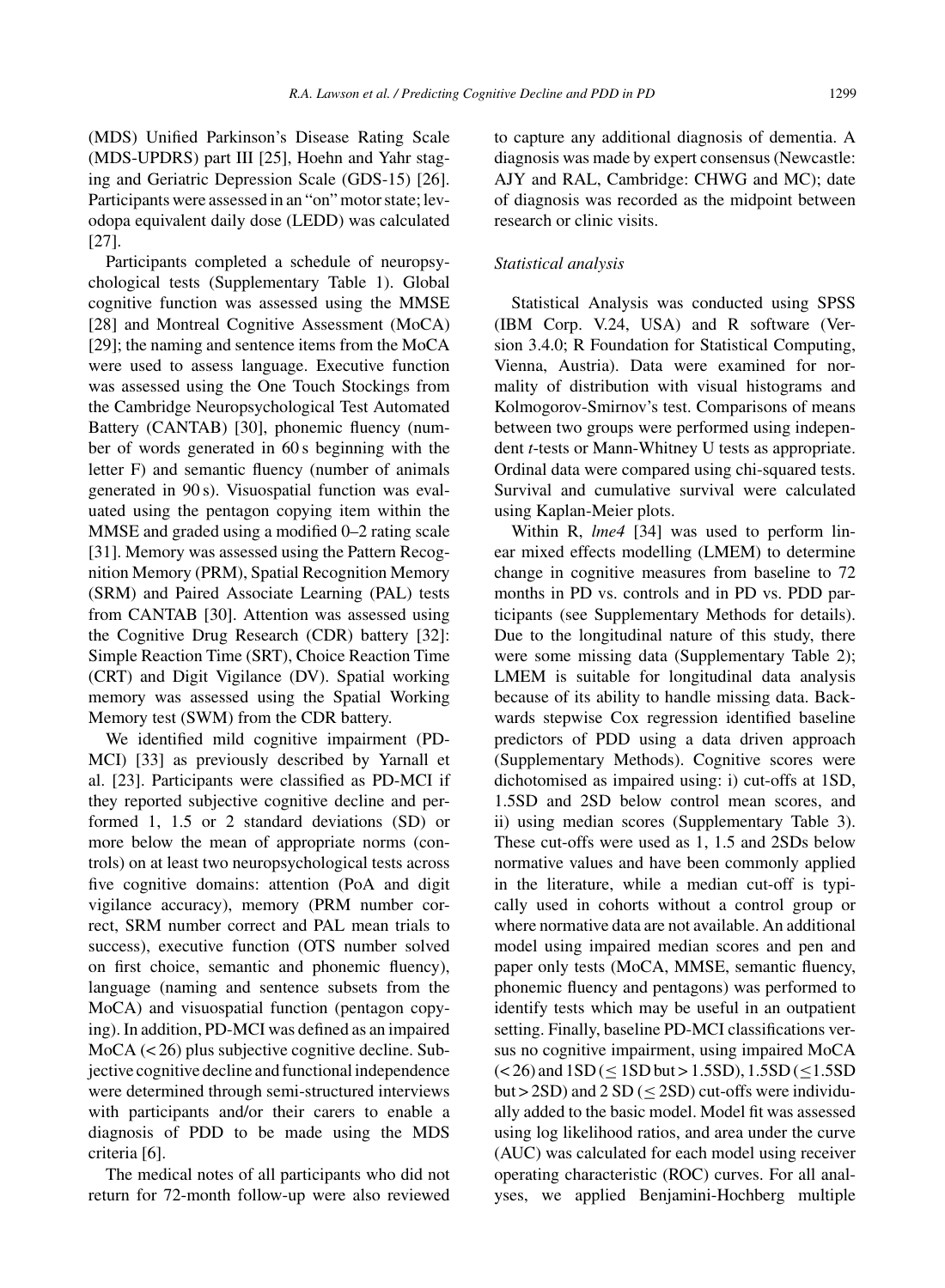| Variable                           |             | Control $(n=99)$ |             | PD $(n=211)$ | t/Z    | $\overline{p}$ |  |
|------------------------------------|-------------|------------------|-------------|--------------|--------|----------------|--|
|                                    | Mean        | <b>SD</b>        | Mean        | SD           |        |                |  |
| Age $(y)$                          | 67.9        | 8.2              | 65.9        | 9.8          | 1.8    | 0.690          |  |
| Education (y)                      | 13.1        | 3.4              | 12.8        | 3.6          | $-0.9$ | 0.381          |  |
| <b>NART</b>                        | 115.9       | 8.7              | 114.4       | 10.3         | $-0.8$ | 0.434          |  |
| PD duration (mo)                   |             |                  | 5.6         | 5.1          |        |                |  |
| MDS UPDRS III total                |             |                  | 27.4        | 11.8         |        |                |  |
| Hoehn & Yahr stage                 |             |                  | 1.9         | 0.7          |        |                |  |
| LEDD mg/day                        |             |                  | 176.9       | 154.7        |        |                |  |
| $GDS-15$                           | 1.0         | 1.5              | 2.8         | 2.6          | $-7.2$ | < 0.001        |  |
| MoCA total                         | 27.0        | 2.5              | 25.4        | 3.4          | $-3.7$ | < 0.001        |  |
| <b>MMSE</b> total                  | 29.0        | 1.2              | 28.7        | 1.3          | $-2.5$ | 0.014          |  |
| Verbal fluency (F)                 | 13.0        | 4.7              | 11.9        | 4.8          | $-2.0$ | 0.047          |  |
| Semantic fluency (Animals)         | 23.9        | 6.1              | 21.3        | 6.5          | 3.3    | 0.001          |  |
| OTS no. problems solved 1st choice | 16.4        | 2.5              | 14.6        | 4.0          | $-4.0$ | < 0.001        |  |
| PRM number correct                 | 20.7        | 2.5              | 19.7        | 3.2          | $-2.8$ | 0.005          |  |
| PRM % correct                      | 86.3        | 10.2             | 81.2        | 13.8         | $-2.9$ | 0.004          |  |
| SRM % correct                      | 80.7        | 9.2              | 76.0        | 11.6         | $-3.0$ | 0.003          |  |
| SRM number correct                 | 16.1        | 1.8              | 15.3        | 2.2          | $-2.9$ | 0.004          |  |
| PAL stages completed               | 7.8         | 0.6              | 7.1         | 1.2          | $-5.5$ | < 0.001        |  |
| PAL total errors                   | 19.2        | 14.5             | 21.3        | 16.5         | $-1.0$ | 0.313          |  |
| PAL total trials                   | 14.1        | 3.7              | 14.8        | 4.4          | $-1.0$ | 0.297          |  |
| PAL mean trials to success         | 1.8         | 0.6              | 2.0         | 0.8          | $-1.7$ | 0.090          |  |
| SRT mean (ms)                      | 315.3       | 63.0             | 361.7       | 125.8        | $-4.7$ | < 0.001        |  |
| DV accuracy $%$                    | 96.0        | 5.8              | 92.2        | 12.9         | $-1.9$ | 0.057          |  |
| $DV$ mean $(ms)$                   | 452.0       | 44.8             | 476.9       | 56.8         | $-3.6$ | < 0.001        |  |
| CRT accuracy $%$                   | 97.0        | 2.7              | 97.2        | 2.5          | $-0.6$ | 0.574          |  |
| $CRT$ mean $(ms)$                  | 510.6       | 60.3             | 540.8       | 94.5         | $-2.4$ | 0.018          |  |
| Po $A$ (ms)                        | 1277.9      | 136.0            | 1379.3      | 235.4        | $-3.9$ | < 0.001        |  |
| PoA CoV                            | 50.2        | 10.2             | 54.0        | 11.7         | $-2.5$ | 0.014          |  |
| Continuity of Attention            | 91.7        | 3.5              | 90.1        | 6.2          | $-1.6$ | 0.112          |  |
| <b>Cognitive Reaction Time</b>     | 195.4       | 53.6             | 179.1       | 98.4         | $-1.0$ | 0.306          |  |
| SWM original stim accuracy %       | 93.5        | 9.9              | 90.8        | 14.6         | $-0.6$ | 0.538          |  |
| SWM new stim accuracy %            | 94.3        | 12.1             | 92.4        | 12.6         | $-1.9$ | 0.059          |  |
| SWM SI %                           | 0.9         | 0.2              | 0.8         | 0.2          | $-1.0$ | 0.318          |  |
| SWM original stim mean (ms)        | 1121.0      | 456.3            | 1173.3      | 446.9        | $-1.0$ | 0.338          |  |
| SWM new stim mean (ms)             | 1166.7      | 331.8            | 1261.6      | 495.6        | $-0.8$ | 0.402          |  |
| SWM mean (ms)                      | 1152.9      | 406.4            | 1221.5      | 459.8        | $-0.8$ | 0.398          |  |
| Pentagon score                     | 1.9         | 0.2              | 1.9         | 0.4          | $-2.1$ | 0.036          |  |
| Naming score                       | 2.9         | 0.4              | 2.9         | 0.3          | $-0.9$ | 0.351          |  |
| Sentence score                     | 1.7         | 0.6              | 1.6         | 0.6          | $-1.4$ | 0.148          |  |
|                                    | $\mathbf n$ | $\%$             | $\mathbf n$ | $\%$         | $x^2$  | p              |  |
| Gender: male                       | 54          | 54.5             | 113         | 63.0         | 2.0    | 0.154          |  |
| PD-MCI MoCA                        |             |                  | 100         | 47.4         |        |                |  |
| PD-MCI 1SD                         |             |                  | 138         | 65.4         |        |                |  |
| PD-MCI 1.5SD                       |             |                  | 87          | 41.2         |        |                |  |
| M PD-MCI 2SD                       |             |                  | 44          | 20.9         |        |                |  |

Table 1 Baseline demographic and clinical characteristics of cohort

PD, Parkinson's disease; SD, standard deviation; NART, National Adult Reading Test; MDS-UPDRS III, Movement Disorder Society Unified Parkinson's Disease Rating Scale; LEDD, Levodopa equivalent daily dose; GDS-15, Geriatric Depression Scale; MoCA, Montreal Cognitive Assessment; MMSE, Mini-Mental State Examination; OTS, One Touch Stockings; PRM, paired recognition memory; SRM, spatial recognition memory; PAL, paired associated learning; CRT, choice reaction time; PoA, power of attention; CoV, coefficient of variance; SWM, spatial working memory; SI, sensitivity indices; PD-MCI, mild cognitive impairment with Parkinson's disease.

comparisons correction with a 5% false discovery rate.

#### **RESULTS**

# *Data availability statement*

Unidentifiable data may be shared on request.

At baseline, after exclusions, 211 participants with PD with a mean disease duration of  $5.6 \pm 5.1$ months (Table 1) and 99 healthy controls completed assessments (Supplementary Table 1). Over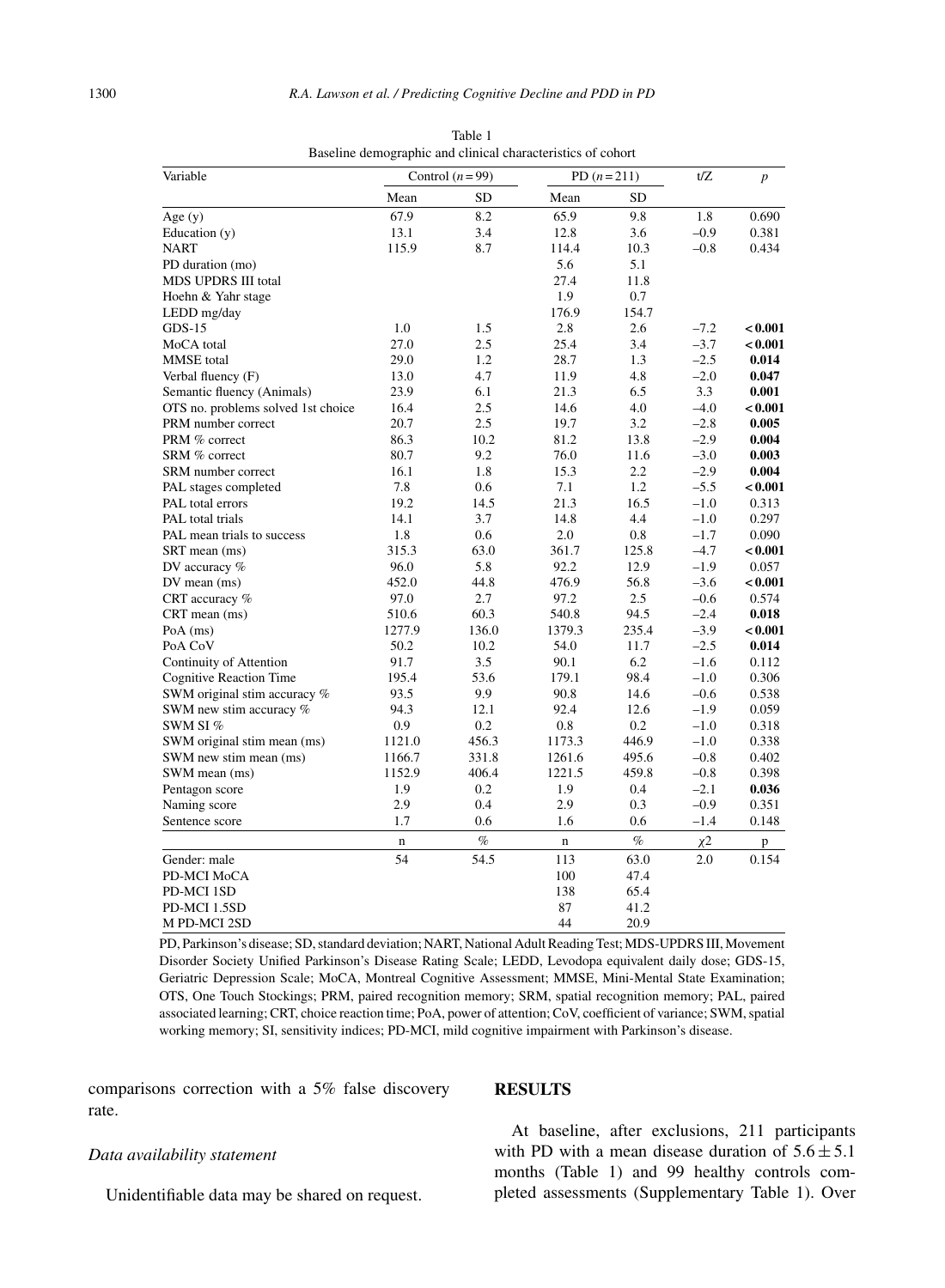72 months, 106 (50.2%) PD participants and 66 (66.7%) controls returned for in person evaluation. Mean duration of follow-up was  $4.3 \pm 2.2$  years  $(median = 6.0 IQR = 3.0 years)$ . Of the 211 PD participants, 46 (cumulative dementia probability of 33.9%) developed PDD by the end of the 72-month assessment period, compared to two (cumulative dementia probability of 2.4%) controls who both were diagnosed with Alzheimer's disease dementia ( $\chi^2$  = 17.0,  $p < 0.001$ , Fig. 1). Mean time to dementia diagnosis was  $3.8 \pm 1.8$  years in PD participants who reached this outcome and  $5.5 \pm 0.6$  years in controls.

#### *Cognitive change over time*

Linear mixed effects modelling, adjusting for covariates, determined change in neuropsychological tests over time (Table 2) in control vs. PD participants, and in PD participants who remained



Fig. 1. Kaplan-Meier plot of time to dementia diagnosis in Parkinson's vs. control participants. PD, Parkinson's disease.

| Cognitive domain          | Neuropsychological test                     | PD vs. control participants <sup>a</sup> |       |        |                  |                        |                  |         | PD vs. PDD participants <sup>b</sup> |            |                  |                             |         |  |
|---------------------------|---------------------------------------------|------------------------------------------|-------|--------|------------------|------------------------|------------------|---------|--------------------------------------|------------|------------------|-----------------------------|---------|--|
|                           |                                             | Time                                     |       | Group  |                  | Time $\times$<br>Group |                  | Time    |                                      | <b>PDD</b> |                  | Time $\times$<br><b>PDD</b> |         |  |
|                           |                                             | β                                        | p     | β      | $\boldsymbol{p}$ | β                      | $\boldsymbol{p}$ | β       | p                                    | β          | $\boldsymbol{p}$ | β                           | p       |  |
| Global cognition          | $MoCA*$                                     | $-0.1$                                   | 0.312 | $-1.3$ | < 0.001          | 0.0                    | 0.960            | 0.8     | < 0.001                              | $-2.6$     | < 0.001          | $-0.7$                      | < 0.001 |  |
|                           | $MMSE^*$                                    | $-0.2$                                   | 0.040 | $-0.3$ | 0.043            | $-0.2$                 | 0.048            | 0.4     | 0.006                                | $-0.6$     | 0.006            | $-0.9$                      | < 0.001 |  |
| Executive function        | Phonemic Fluency*                           | 0.2                                      | 0.185 | $-0.6$ | 0.274            | 0.5                    | 0.017            | 1.6     | < 0.001                              | $-2.3$     | 0.006            | $-1.1$                      | 0.002   |  |
| and Verbal fluency        | Semantic Fluency*                           | $-0.3$                                   | 0.129 | $-1.9$ | 0.005            | 0.2                    | 0.317            | 0.8     | 0.024                                | $-3.5$     | < 0.001          | $-1.3$                      | < 0.001 |  |
|                           | OTS no. solved on first choice <sup>†</sup> | 0.1                                      | 0.992 | $-2.2$ | 0.315            | 4.6                    | 0.376            | $-0.8$  | 0.900                                | $-5.3$     | 0.313            | 7.1                         | 0.405   |  |
| Memory                    | <b>PRM</b> number correct                   | 0.1                                      | 0.468 | $-0.9$ | 0.007            | $-0.1$                 | 0.670            | 0.3     | 0.138                                | $-1.6$     | 0.001            | $-0.7$                      | 0.004   |  |
|                           | PRM % correct                               | 0.4                                      | 0.497 | $-3.6$ | 0.009            | $-0.3$                 | 0.656            | 1.4     | 0.153                                | $-6.5$     | 0.002            | $-2.8$                      | 0.004   |  |
|                           | SRM number correct                          | $-0.3$                                   | 0.016 | $-0.9$ | < 0.001          | 0.0                    | 0.853            | $-0.2$  | 0.309                                | $-1.8$     | < 0.001          | $-0.1$                      | 0.564   |  |
|                           | SRM % correct                               | $-1.8$                                   | 0.014 | $-4.4$ | 0.001            | $-0.1$                 | 0.884            | $-1.1$  | 0.298                                | $-8.7$     | < 0.001          | $-0.5$                      | 0.654   |  |
|                           | PAL stages complete <sup>†</sup>            | 0.0                                      | 0.839 | $-0.6$ | < 0.001          | 0.1                    | 0.098            | 0.1     | 0.461                                | $-0.5$     | 0.006            | $-0.1$                      | 0.350   |  |
|                           | PAL total errors <sup>†</sup>               | 0.1                                      | 0.919 | 1.4    | 0.458            | 0.3                    | 0.770            | $-1.5$  | 0.302                                | 2.4        | 0.369            | 2.6                         | 0.061   |  |
|                           | PAL total trials <sup>†</sup>               | $-0.1$                                   | 0.616 | 0.9    | 0.079            | 0.6                    | 0.063            | $-0.3$  | 0.636                                | $-0.1$     | 0.855            | 1.9                         | < 0.001 |  |
|                           | PAL mean trials to success <sup>†</sup>     | 0.0                                      | 0.963 | 0.2    | 0.026            | 0.1                    | 0.093            | $-0.1$  | 0.460                                | 0.4        | 0.004            | 0.3                         | < 0.001 |  |
| Attention                 | $SRT$ mean <sup>†</sup>                     | 7.6                                      | 0.284 | 25.1   | 0.027            | 10.9                   | 0.189            | $-17.8$ | 0.171                                | 35.1       | 0.046            | 17.8                        | 0.145   |  |
|                           | Digit vigilance accuracy <sup>†</sup>       | 0.1                                      | 0.932 | $-3.0$ | 0.023            | $-1.0$                 | 0.198            | 2.1     | 0.037                                | $-8.1$     | < 0.001          | $-4.2$                      | < 0.001 |  |
|                           | Digit vigilance mean <sup>†</sup>           | 0.3                                      | 0.924 | 24.8   | < 0.001          | 5.3                    | 0.083            | $-5.8$  | 0.219                                | 39.9       | < 0.001          | $-0.6$                      | 0.890   |  |
|                           | CRT accuracy <sup>†</sup>                   | 0.6                                      | 0.002 | 0.2    | 0.490            | $-0.5$                 | 0.026            | 0.3     | 0.361                                | $-0.8$     | 0.090            | $-0.7$                      | 0.022   |  |
|                           | $CRT Mean^{\dagger}$                        | 10.5                                     | 0.087 | 22.8   | 0.023            | 18.4                   | 0.011            | 8.1     | 0.441                                | 60.6       | < 0.001          | 40.6                        | < 0.001 |  |
|                           | $PoA^{\dagger}$                             | 19.7                                     | 0.137 | 72.9   | 0.001            | 35.7                   | 0.022            | $-8.4$  | 0.721                                | 134.1      | < 0.001          | 57.5                        | 0.012   |  |
|                           | PoA CoV <sup>†</sup>                        | 1.5                                      | 0.048 | 2.4    | 0.064            | $-0.2$                 | 0.796            | 0.9     | 0.446                                | 3.0        | 0.102            | 4.0                         | < 0.001 |  |
|                           | Continuity of attention <sup>†</sup>        | 0.3                                      | 0.282 | $-1.2$ | 0.051            | $-0.6$                 | 0.078            | 1.1     | 0.020                                | $-4.1$     | < 0.001          | $-2.3$                      | < 0.001 |  |
|                           | Cognitive reaction time <sup>†</sup>        | 2.3                                      | 0.690 | $-4.5$ | 0.645            | 4.1                    | 0.531            | 11.7    | 0.235                                | 25.8       | 0.080            | 12.1                        | 0.189   |  |
| Spatial working<br>memory | SWM original accuracy <sup>†</sup>          | 0.3                                      | 0.737 | $-2.9$ | 0.089            | $-0.7$                 | 0.506            | 0.0     | 0.989                                | $-6.1$     | 0.015            | $-1.8$                      | 0.249   |  |
|                           | SWM new accuracy <sup>†</sup>               | $-0.5$                                   | 0.676 | $-3.4$ | 0.037            | $-2.2$                 | 0.084            | $-3.9$  | 0.046                                | $-2.8$     | 0.241            | $-4.6$                      | 0.018   |  |
|                           | SWM SI <sup>t</sup>                         | 0.0                                      | 0.939 | $-0.1$ | 0.036            | 0.0                    | 0.261            | 0.0     | 0.319                                | $-0.1$     | 0.051            | $-0.1$                      | 0.051   |  |
|                           | SWM original speed <sup>†</sup>             | 10.9                                     | 0.806 | 68.1   | 0.275            | 68.1                   | 0.195            | $-1.7$  | 0.983                                | 312.0      | < 0.001          | 254.5                       | 0.002   |  |
|                           | SWM new speed <sup>†</sup>                  | 22.0                                     | 0.597 | 110.6  | 0.082            | 58.5                   | 0.232            | 35.2    | 0.626                                | 309.5      | 0.001            | 235.7                       | 0.001   |  |
|                           | SWM mean speed                              | 14.5                                     | 0.738 | 85.0   | 0.162            | 74.6                   | 0.146            | 20.3    | 0.792                                | 302.5      | < 0.001          | 264.4                       | 0.001   |  |

Table 2 Neuropsychological tests results over time in PD vs. controls and PD vs. PDD participants

Significant results after Benjamini–Hochberg procedure are highlighted in bold  $p < 0.023$ . <sup>a</sup>Covariates included in the model: age, education, sex and GDS-15. <sup>b</sup>Covariates included in the model: age, MDS-UPDRS III, Sex, GDS-15, Education, Time x MDS-UPDRS III. \*Time points included: baseline, 18, 36, 54 and 72 months; †Time points included: baseline, 18, 36 and 54 months. Full details of missing data is available in Supplementary Table 2. MoCA, Montreal Cognitive Assessment; MMSE, Mini-Mental State Examination; OTS, One Touch Stockings; PRM, paired recognition memory; SRM, spatial recognition memory; PAL, paired associated learning; CRT, choice reaction time; PoA, power of attention; CoV, coefficient of variance; SWM, spatial working memory; SI, Sensitivity indices; MDS-UPDRS III, Movement Disorder Society Unified Parkinson's Disease Rating Scale; GDS-15, Geriatric Depression Scale.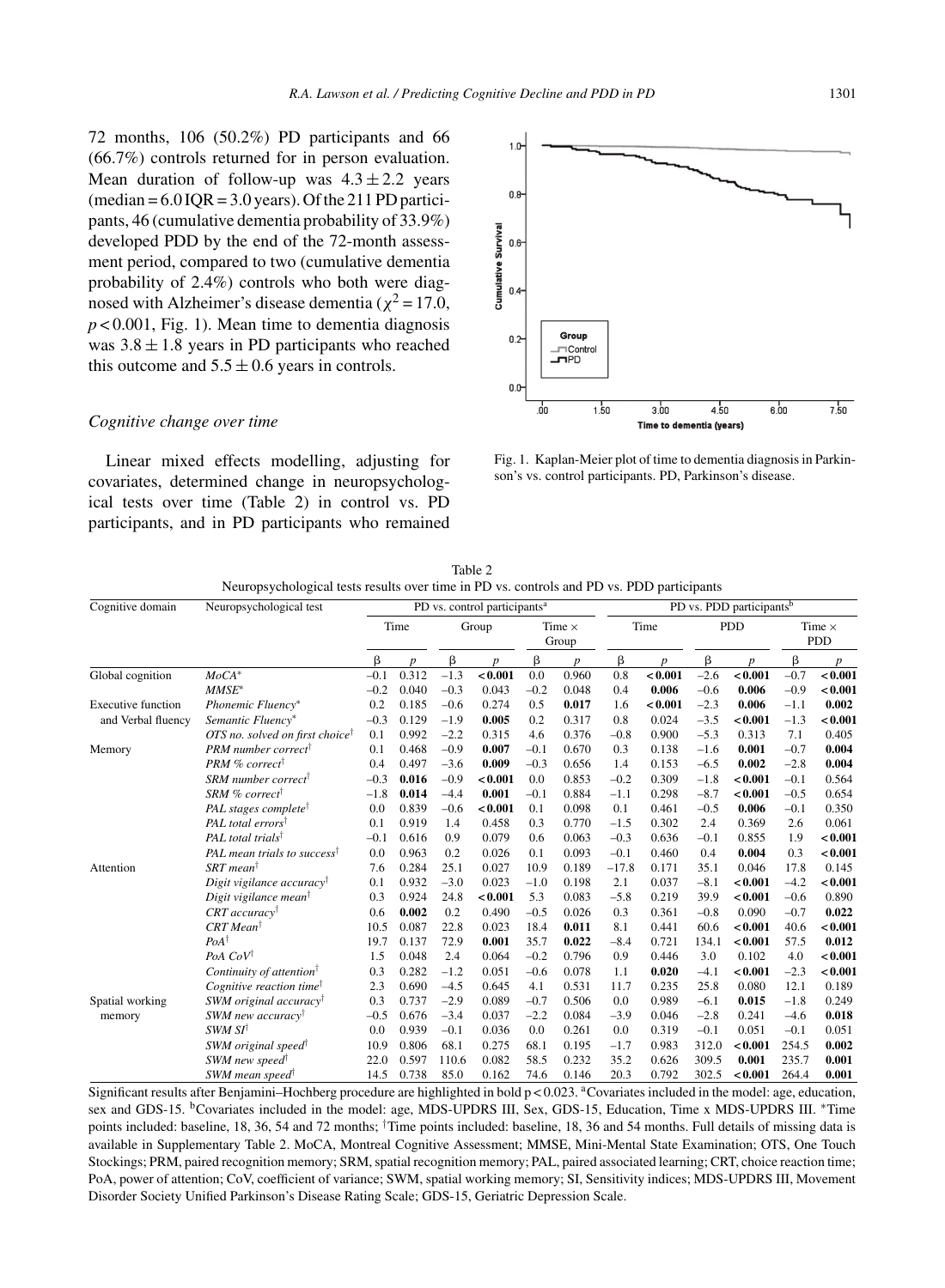dementia-free vs. those who developed PDD. After corrections for multiple comparisons, only performance in tests of attention (CRT mean and PoA) were sensitive to decline in the PD participants over and above controls (and thus normal aging), and in those who developed PDD. However, performance in tests across many cognitive domains showed a more rapid decline in those participants who developed early PDD compared to those who did not (Table 2); specifically, global cognition (MoCA and MMSE), semantic and phonemic fluency, memory (PRM and PAL) and spatial working memory (SWM accuracy and speed). Additional measures of attention (digit vigilance accuracy, CRT accuracy, CoV fluctuating attention) declined in those who developed early PDD compared to those who did not  $(p < 0.023$  for all). In controls and PD participants who did not develop dementia, phonemic fluency scores significantly improved over time  $(p < 0.023)$ , suggesting a possible learning effect. To account for baseline PD-MCI, this analysis was repeated adjusting for baseline PD-MCI classification; this did not alter the results (Supplementary Table 4).

#### *Baseline predictors of PDD*

Backwards Cox regression identified that baseline median age  $(> 66 \text{ years}, \text{ HR} = 3.4, \text{ } p < 0.001)$ and median MDS-UPDRS III score  $(> 26, HR = 2.7,$  $p$  < 0.01) were significantly predictive of developing PDD earlier and were therefore included in each model predicting PDD progression (Table 2). Impaired global cognition (MoCA) and attention (PoA) at baseline were significant predictors of developing an early PDD in every model (HR = 3.2–4.9 and  $HR = 2.3 - 3.9$ , respectively), irrespective of the cutoff applied. Impaired attention as measured by digit vigilance accuracy was a significant predictor in the 1SD, 2SD and median scores models (HR = 2.4–4.9), but not 1.5SD. Impaired memory was also a predictor in each model, but the specific tests varied, with SRM (HR = 2.1 and HR = 3.1, respectively) significant in the 1SD and 1.5SD cut-off models, impaired PRM (HR = 5.0) using the 2SD cut-off, and impaired PAL  $(HR = 3.4)$  using the median cut-off. Impaired visuospatial function, based on pentagon copying, was only a significant predictor in the 2SD model  $(HR = 12.2)$ . Using the pen and paper tests only, impaired MoCA  $(< 26$ , HR = 5.7) and semantic fluency  $( $21$ , HR = 2.9$ ) were significant predictors of PDD.



Fig. 2. ROC curves of models predicting PDD using baseline cognitive tests. 1SD = model using 1 SD cut-offs below controls, cognitive tests included MoCA, SRM, DV accuracy and PoA; 1.5SD = model using 1.5 SD cut-offs below controls, cognitive tests included MoCA, SRM and PoA; 2SD = model using 2 SD cut-offs below controls, cognitive tests included MoCA, PRM, DV accuracy, PoA and pentagons; Median = model using median scores as cut-off, cognitive tests included MoCA, PAL, DV accuracy and PoA; Pen and paper = model using median scores as cut-offs for MoCA and semantic fluency. ROC, Receiver operating Characteristic; PDD, Parkinson's disease with dementia; SD, standard deviation; MoCA, Montreal Cognitive Assessment; SRM, spatial recognition memory; PRM, paired recognition memory; DV, Digit Vigilance; PAL, paired associated learning; PoA, power of attention.

Comparing the models (Fig. 2), AUC ranged from 0.758–0.876 (*p* < 0.001 for all, Table 2). The model using median scores of neuropsychological tests was the best fit, demonstrated by the lowest log-likelihood  $(267.6, p < 0.001)$  and highest AUC (AUC = 0.876, *p* < 0.001) compared to other models.

# *Baseline PD-MCI and conversion to PDD*

Of the 46 participants who developed PDD, 45 (97.8%, Fig. 3) had PD-MCI at baseline (using < 1-2SD criteria). Most participants with normal cognition at baseline  $(n=72, 98.6\%)$  remained dementia-free over 72 months. Of the participants who met PD-MCI criteria at baseline, the numbers developing PDD within 72 months were: six (11.8%) of those meeting PD-MCI 1SD criteria  $(\leq 1SD$  below controls but  $> 1.5SD$ , 17 (39.5%) of those meeting PD-MCI 1.5SD criteria (≤ 1.5SD below controls but > 2SD); and 22 (50.0%) of those meeting PD-MCI 2SD criteria.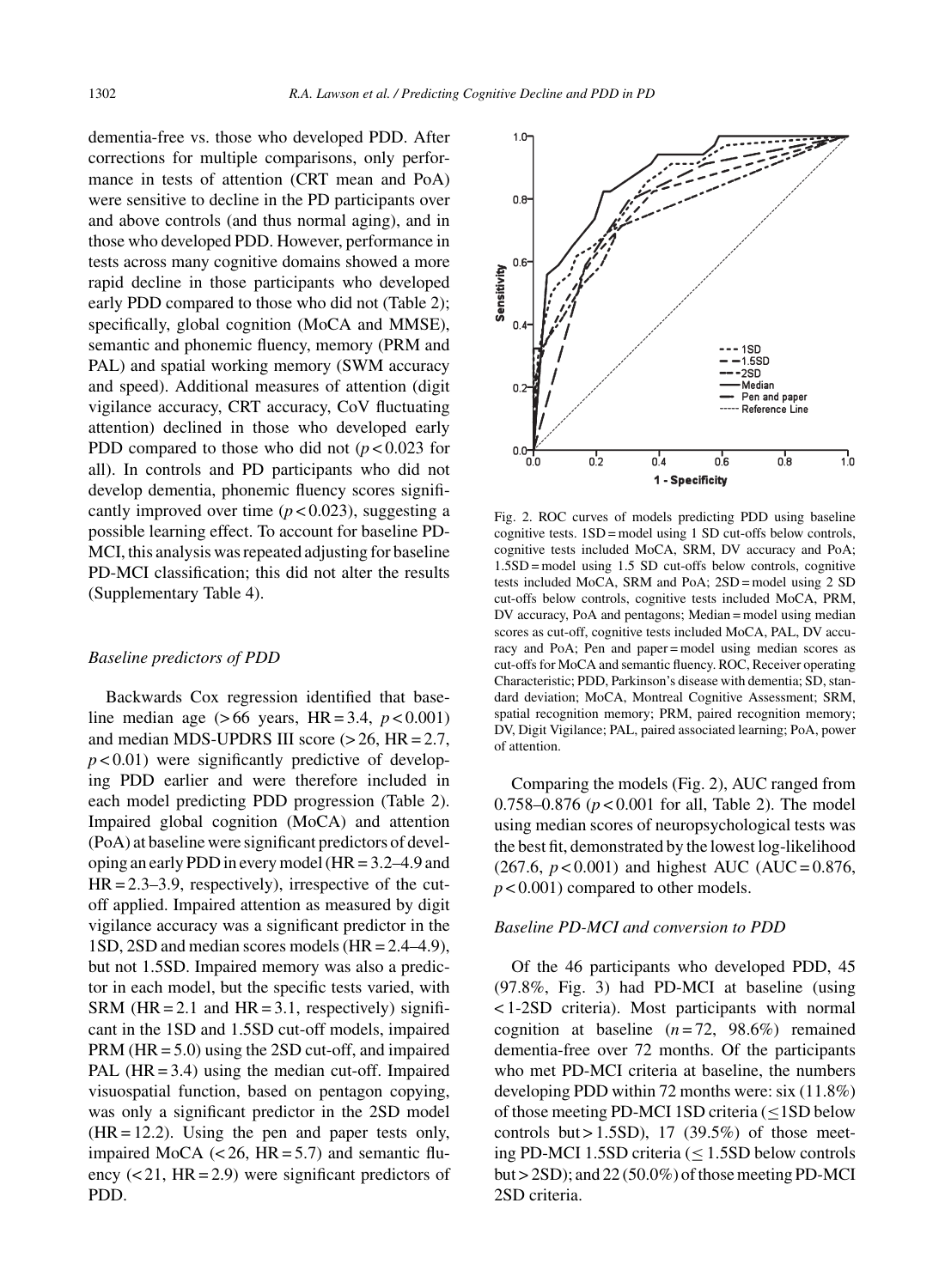

Fig. 3. Baseline PD-MCI and progression to PDD. PD-MCI, Parkinson's disease with mild cognitive impairment; SD, standard deviation; PDD, Parkinson's disease dementia.

Cox regression modelling with each baseline PD-MCI classification and covariates found that PD-MCI defined by impaired MoCA or 1.5SD and 2SD cut-offs significantly predicted the development of PDD  $(p<0.01$  for all, Table 3), but not PD-MCI defined by the 1SD cut-off  $(p > 0.05)$ . However, PD-MCI 2SD had the highest hazard ratio  $(HR = 21.9)$ ,  $p < 0.001$ ), the best model fit (Table 3,  $p < 0.001$ ) and greatest AUC (AUC =  $0.814$ ,  $p < 0.001$ ). Comparing all models, the model fits using PD-MCI criteria had lower predictive power compared to the model of impaired median global cognition, memory, and attention (AUC = 0.876, *p* < 0.001, Table 3).

#### **DISCUSSION**

We sought to identify tests that are sensitive to change over time in those with PD above normal ageing and refine the neuropsychological tests predictive of developing an early PDD. In our cohort, the cumulative probability of PDD was 34% within six years compared to 2% of controls who developed dementia. This is comparable to conversion rates reported by previous studies of 17–27% over 4–7 years after PD diagnosis [35–37]. This is the first study to demonstrate that performance in tests of attention are sensitive to changes over time in individuals with newly diagnosed PD, independent of normal ageing, whereas deficits on tests of global cognition, memory, verbal fluency and spatial working memory in addition to attention are more sensitive to cognitive decline in those who develop an early PDD. We propose that performance in these tests may be suitable outcome measures of therapeutic response in clinical trials, as well as informing clinicians planning for the future medical needs for patients. We found that identifying PD-MCI at baseline, while predicting future PDD, does so with much less accuracy than impairments in specific tests. In keeping with previous studies, baseline impaired global cognitive function [7], attention [11] and visual memory [12] consistently predicts future PDD across a range of cut-offs, and therefore, may have utility for patient stratification in clinical trials. In addition, we found that impaired MoCA and semantic fluency scores were predictive of early dementia and could be useful screening tools for routine clinical practice.

A paucity of studies has explored which neuropsychological tests are sensitive to change over time in PD above that seen with normal aging, in comparison to studies that have sought to identify baseline predictors of an early PDD. We found that participants with PD and PDD declined in attention scores at a faster rate over time compared to normal ageing, but only tests of global cognition, memory, verbal fluency and spatial working memory were sensitive to cognitive decline in those who develop PDD. A number of previous studies have shown associations between PDD and poorer performance on a range of global and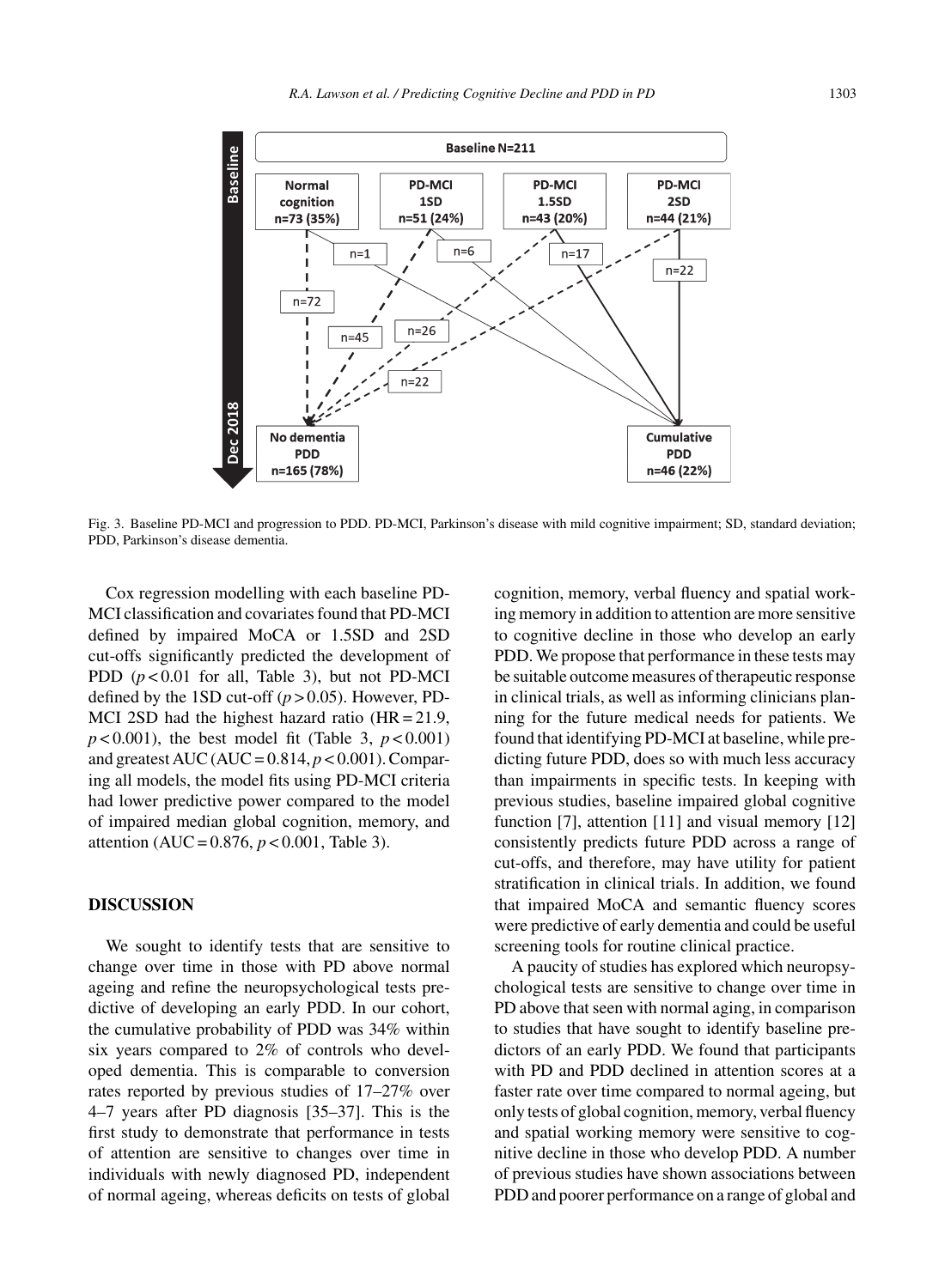| Model                             | Variables in model                       |  | $\beta$ SE | $\boldsymbol{p}$          | HR  | HR 95.0% CI |       | Model fit |       |                                   |  | AUC 95.0% CI |       |
|-----------------------------------|------------------------------------------|--|------------|---------------------------|-----|-------------|-------|-----------|-------|-----------------------------------|--|--------------|-------|
|                                   |                                          |  |            |                           |     | Lower       | Upper | LL        | $x^2$ | $\boldsymbol{p}$                  |  | AUC Lower    | Upper |
| 1SD cut-offs                      |                                          |  |            |                           |     |             |       |           |       | 292.060.4 < 0.0010.8350.761       |  |              | 0.910 |
|                                   | MoCA                                     |  |            | $1.6$ 0.4 < 0.001 4.9     |     | 2.3         | 10.4  |           |       |                                   |  |              |       |
|                                   | SRM No. correct                          |  |            | $0.70.4$ 0.044            | 2.1 | 1.0         | 4.2   |           |       |                                   |  |              |       |
|                                   | DV accuracy                              |  |            | $1.0 \t0.4 \t0.008$       | 2.7 | 1.3         | 5.6   |           |       |                                   |  |              |       |
|                                   | PoA                                      |  |            | $0.8$ 0.4 $0.030$ 2.3     |     | 1.1         | 5.0   |           |       |                                   |  |              |       |
| 1.5SD cut-offs                    |                                          |  |            |                           |     |             |       |           |       | $303.9$ 54.3 < 0.001 0.785 0.693  |  |              | 0.877 |
|                                   | MoCA                                     |  |            | 1.2 0.4 $< 0.001$ 3.3     |     | 1.6         | 6.7   |           |       |                                   |  |              |       |
|                                   | <b>SRM No. Correct</b>                   |  |            | 1.1 0.4 $< 0.001$ 3.1     |     | 1.5         | 6.1   |           |       |                                   |  |              |       |
|                                   | PoA                                      |  |            | $1.1 \t0.3 \t0.002 \t3.0$ |     | 1.5         | 5.9   |           |       |                                   |  |              |       |
| 2SD cut-offs                      |                                          |  |            |                           |     |             |       |           |       | $305.4$ 59.7 < 0.001 0.758 0.658  |  |              | 0.858 |
|                                   | MoCA                                     |  |            | $1.2 \t0.4 \t0.002$       | 3.2 | 1.5         | 6.5   |           |       |                                   |  |              |       |
|                                   | PRM No. correct                          |  |            | $1.6$ 0.4 < 0.001 5.0     |     | 2.2         | 11.2  |           |       |                                   |  |              |       |
|                                   | DV Accuracy                              |  |            | $0.9$ 0.4 $0.031$         | 2.4 | 1.1         | 5.2   |           |       |                                   |  |              |       |
|                                   | PoA                                      |  |            | $1.1 \t0.4 \t0.004$       | 3.0 | 1.4         | 6.3   |           |       |                                   |  |              |       |
|                                   | Pentagons                                |  |            | 2.5 1.1 0.026 12.2        |     | 1.3         | 111.7 |           |       |                                   |  |              |       |
| Median cut-offs                   |                                          |  |            |                           |     |             |       |           |       | $267.6$ 60.1 < 0.001 0.876 0.815  |  |              | 0.936 |
|                                   | MoCA                                     |  |            | $1.6 \t0.4 < 0.001 \t4.7$ |     | 2.0         | 11.1  |           |       |                                   |  |              |       |
|                                   | PAL mean trials to success 1.2 0.5 0.008 |  |            |                           | 3.4 | 1.4         | 8.4   |           |       |                                   |  |              |       |
|                                   | DV accuracy                              |  |            | $1.60.5$ 0.001            | 4.9 | 1.9         | 13.1  |           |       |                                   |  |              |       |
|                                   | PoA                                      |  |            | $1.4 \t0.5 \t0.006$       | 3.9 | 1.5         | 10.5  |           |       |                                   |  |              |       |
| Median cut-offs: pen<br>and paper |                                          |  |            |                           |     |             |       |           |       | 348.6 40.9 < 0.001 0.785 0.701    |  |              | 0.869 |
|                                   | MoCA                                     |  |            | $1.7 \t0.4 < 0.001 \t5.7$ |     | 2.6         | 12.5  |           |       |                                   |  |              |       |
|                                   | Semantic fluency                         |  |            | $1.0 \t0.4 \t0.005$       | 2.9 | 1.4         | 5.9   |           |       |                                   |  |              |       |
| PD-MCI MoCA                       |                                          |  |            | $1.7 \t0.4 < 0.001 \t5.4$ |     | 2.5         | 11.6  |           |       | $4.17.8$ 43.3 < 0.001 0.725 0.646 |  |              | 0.804 |
| $PD-MCI \leq 1SD$ to<br>1.5SD     |                                          |  |            | 1.2 0.7 0.096 3.3         |     | 0.8         | 13.1  |           |       | 71.8 3.1 0.078 0.638 0.451        |  |              | 0.824 |
| $PD-MCI \leq 1.5SD$ to<br>2SD     |                                          |  |            | 2.3 0.8 0.002 10.3        |     | 2.3         | 47.0  |           |       | $141.1$ 29.6 < 0.001 0.782 0.672  |  |              | 0.892 |
| $PD-MCI \leq 2SD$                 |                                          |  |            | $3.1\;0.7<$ 0.001 21.9    |     | 5.1         | 94.4  |           |       | $173.0$ 44.6 < 0.001 0.814 0.720  |  |              | 0.907 |

Table 3 Cox regression models of baseline predictors of PDD

Significant results after Benjamini–Hochberg procedure are highlighted in bold p < 0.074. Covariates in each model: median age and median MDS-UPDRS part III score. HR, hazard ratio; CI, confidence interval; LL, Log likelihood; AUC, area under the curve; SD, standard deviation; MoCA, Montreal Cognitive Assessment; SRM, spatial recognition memory; PRM, paired recognition memory, DV, Digit Vigilance, PAL, paired associated learning; PoA, power of attention; MDS-UPDRS III, Movement Disorder Society Unified Parkinson's Disease Rating Scale part III.

specific cognitive domains (including attention, memory and executive function [7, 8, 10–12]), although many are cross-sectional. A previous study in PD, albeit in a smaller sample size  $(n=59 \text{ PD} \text{ partic-}$ ipants vs.  $n = 40$  controls over 5 years), reported that the performance of PD participants significantly declined at a faster rate in tests of psychomotor speed, memory, executive function and visuospatial function compared to controls, although associations with subsequent dementia were not assessed [17]. A retrospective study in PD  $(n = 118$  over 5 years) reported that participants who subsequently developed PDD showed a significantly faster rate of decline in performance in visuospatial and verbal memory tests compared to those with AD, and that cognitive decline preceded the diagnosis of dementia by several years [13]. In advanced dementia-free PD (PD duration ≥ 10 years,  $n = 49$ ), worsening attention and executive function have been associated with development of PDD [9]. Furthermore, impaired attention has been associated with Lewy body pathologies [38, 39]. In participants with a REM sleep behavioural disorder, impaired test performance in measures of attention and executive function were observed six years prior to a dementia with Lewy body diagnosis [40]. These findings support our results, which suggests that the performance on selective tests of global cognition, attention, memory, verbal fluency, and spatial working memory we identified in this study are sensitive to change over time in early PDD, and so could be considered as outcome measures in future clinical trials investigating interventions targeting cognitive decline or for inclusion in trials of disease modifying agents.

This is the first study to explore a range of cutoffs of neuropsychological tests using normative data.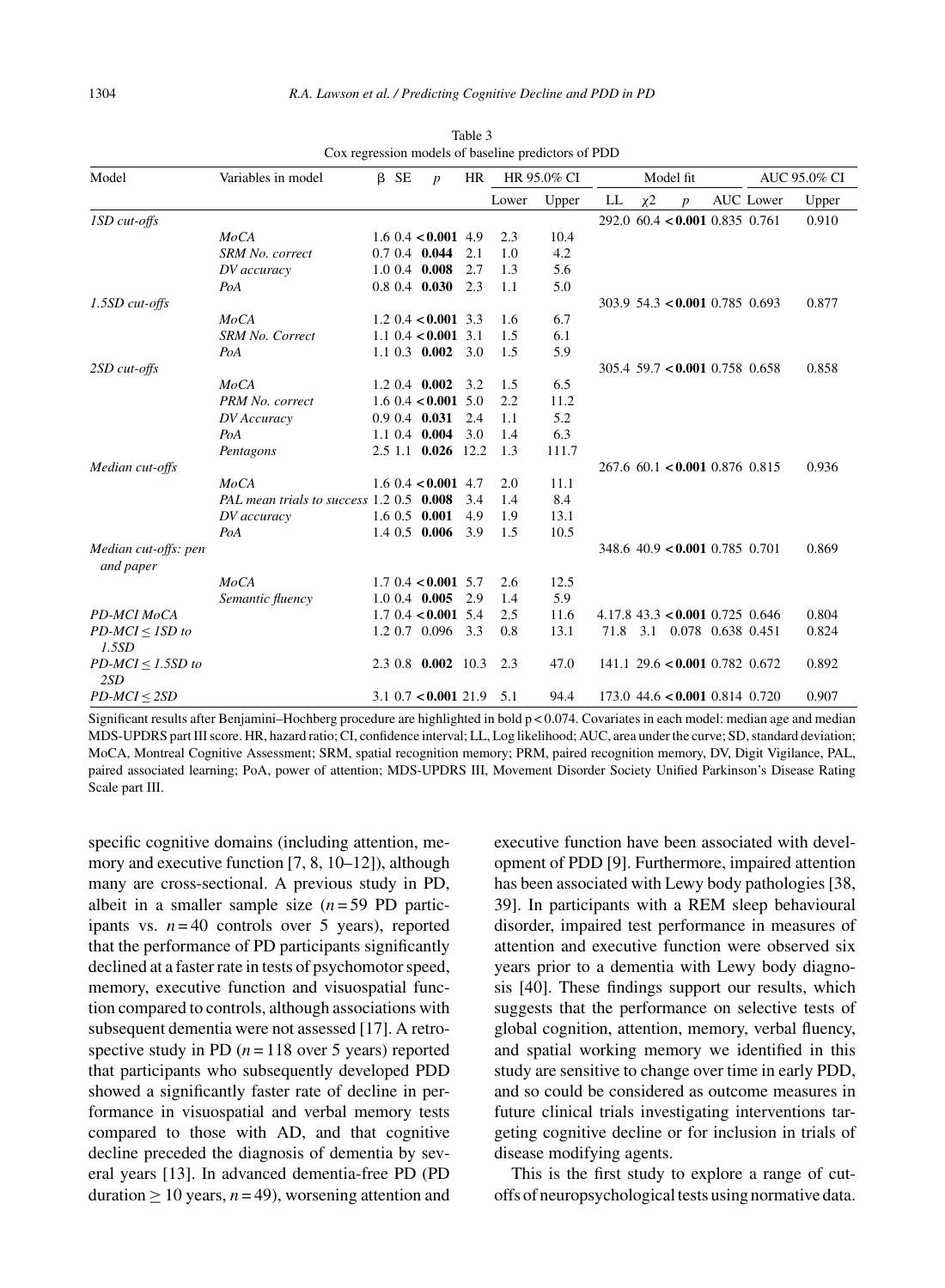We identified that baseline impaired global cognition, attention and memory consistently predict the development of future PDD across a range of cutoffs, specifically, impaired MoCA and PoA were significant predictors in every model; digit vigilance accuracy was impaired in all but one model (1.5SD below controls), with variations of impaired visual memory across models (SRM, PRM or PAL). Consistent with the CamPaIGN study [10], pentagon copying was predictive of early PDD in addition to impaired global cognition, attention and memory, but only in the 2SD model (< 1 for 2SD compared to < 2 for all other cut-offs). This may be due to the limited scoring of this measure (0, 1 or 2) which may be insensitive to subtle visuospatial dysfunction. Contrary to our hypothesis, models using median cut-offs had the strongest predictive power compared to cut-offs generated using normative data. A strength of this study is the inclusion of age-matched controls to provide normative data. However, on inspection of the cutoffs (Supplementary Table 3), those calculated using normative data (1-2SD below controls) had greater degrees of impairment compared to those using the median values. This suggests that using stricter agegenerated cut-offs may have not detected more subtle cognitive impairments. Previous studies have used a range of neuropsychological tests and from these it is unclear which tests should be used in research and clinical settings. A previous longitudinal study reported that the development of PDD over a mean of 5 years was associated with verbal, visuospatial and working memory deficits [13]. However, cutoffs used to identify impairment were not explored or identified. We propose that MoCA, PoA, digit vigilance accuracy and PAL could be utilised to identify those at risk of developing PDD in the future.

Using non-computerised tests that are commonly used in clinic, we found that impaired MoCA and semantic fluency significantly predicted PDD. The CamPaIGN study [10] reported that impaired baseline semantic fluency and pentagon copying were predictors of developing PDD within ten years of PD diagnosis, with another study also reporting that semantic fluency and figure copying was predictive of PDD [15]. However, impaired pentagon copying as a predictor of future PDD was only seen using the 2SD cut-off (scores  $<$  1) in the present study, but not using other cut-off scores (< 2). We found that impaired performance on the MoCA  $(< 26)$ , a brief measure of global cognitive function - which includes a cube-copying task (a visuospatial function test similar to the pentagon-copying task) - was a predictor

of subsequent PDD. A recent study comparing three cognitive screening measures found that the MoCA was the only measure associated with development of PDD and a faster rate of progression to dementia [7]. This may be due in part to a greater weight of tests of attention, visuospatial and executive function tests in the MoCA compared to the MMSE [41, 42]. Nonetheless, impaired MoCA and semantic fluency (90 s) had high accuracy with an AUC of 0.79, and this model was comparable to—or had a better fit than—models containing more comprehensive tests or PD-MCI. This suggests that these two commonly used tests may be suitable in routine clinical practice to identify patients likely to develop an early PDD, using cut-off scores of 26 and 21, respectively.

We showed that the presence of baseline PD-MCI using a 1.5SD or 2SD cut-off significantly increased the risk of developing PDD within six years. Overall, using 2SD had the best model fit as shown by the AUC, and was associated with 21 times the hazard of participants without baseline PD-MCI. However, half of participants with baseline PD-MCI 2SD (50%) remained dementia free at six years. Previous studies have reported that having PD-MCI using Level 2 MDS criteria predicts progression to PDD over time [14, 15, 43]. The ParkWest study reported the natural history of PD-MCI to PDD over a five-year period; 39% of participants with baseline or incident PD-MCI developed PDD over five years but the majority were dementia-free (61%) [35]. Similarly, Nicoletti et al. [11] reported that the presence of PD-MCI was associated with five times the relative risk of developing PDD, although participants had a longer disease duration (mean of three years at baseline) compared to participants in the present study (mean of 5.5. months). A further study explored different applications of PD-MCI criteria [20] and found that predictive accuracy did not significantly differ between the groups. Recently, studies have investigated appropriate cut-offs for PD-MCI to identify PD participants at risk of developing PDD [21, 22]. Wood et al. [21] reported that the 1.5SD was the optimal cut-off to identify participants who developed PDD within a four-year follow-up period, with impairments in at least two tests in a single cognitive domain. However, disease duration was longer than the present study (mean symptom duration six years at baseline). In a pooled analysis of 467 participants from four cohort studies, consistent with our findings, Hoogland et al. [22] reported that applying a 1SD cutoff was not significantly associated with an increased risk of developing a PDD, but 1.5SD and 2SD cut-offs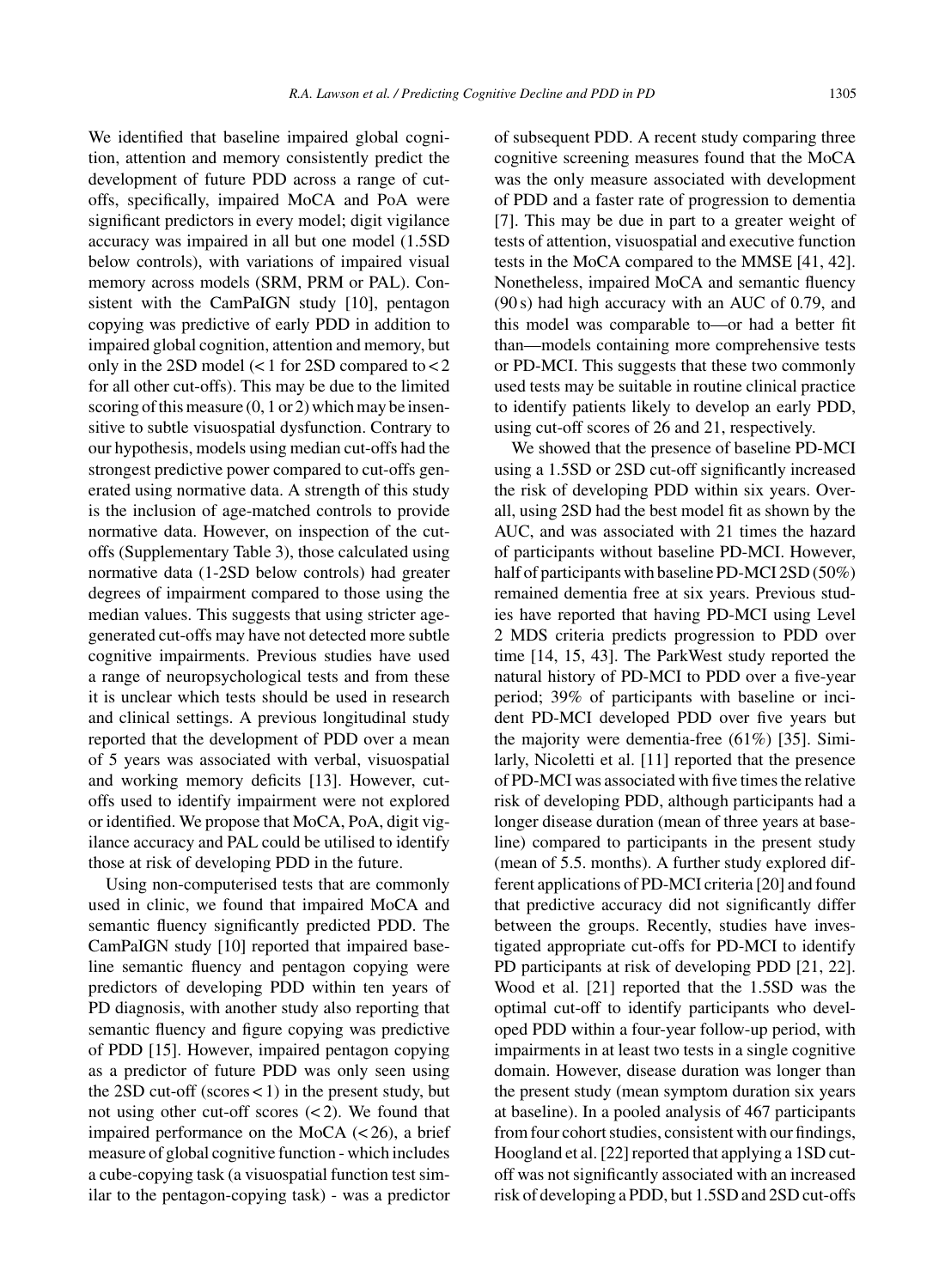were after controlling for covariates. Moreover, they reported that 2SD was the optimal cut-off, with a hazard of over 11, which is in-keeping with our findings. However, previous studies have not explored the relative predictive value of different cut-offs of PD-MCI compared to individual neuropsychological test performance. Although PD-MCI was associated with an increased risk of PDD, we showed that impairments in specific cognitive domains had better predictive accuracy for PDD compared to PD-MCI. Therefore, using focused tests (MoCA, PoA, digit vigilance and PAL) predictive of PDD and sensitive to cognitive change has the potential to reduce large batteries of neuropsychological tests to minimise participant burden in future studies.

Our study has several strengths including using a large well-characterised cohort of newly diagnosed PD participants and an age-matched control group followed up longitudinally. We used a data-driven approach to identify neuropsychological tests sensitive to change over time and predictive of early PDD. Limitations include missing data (Supplementary Table 2) and participant attrition, which are challenging for all longitudinal studies. Participant attrition was 11–21% per time-point, and 50% cumulatively over 72 months. This is similar to attrition rates reported by previous cohorts including by Wood et al. (33% in four years) [21], by Aarsland et al. (66% in 8 years) [18] and in the CamPaIGN study (65% in 10 years) [10]. Not all participants completed tests from the CDR and CANTAB at every time point due to technical errors or a change in the protocol (54- and 72-month evaluations, Supplementary Table 2); to mitigate this, we used linear mixed effects modelling, which is able to better deal with missing data. However, a significant proportion of participants had missing CANTAB and/or CDR data at 54 months, and all had missing data at 72 months, which has implications for identifying tests sensitive to cognitive decline. Participants who declined further assessments, were lost to follow-up or died may be participants who had a faster rate of motor and cognitive decline and would have been of particular interest to this study. To mitigate this, we reviewed medical notes to ensure we identified all cases who developed PDD during the study duration.

Impaired baseline MoCA was a consistent predictor of PDD using all cut-offs, which includes tests of multiple cognitive domains; this may have implications for single-domain tests predictive of PDD. Some participants improved in their neuropsychological assessment scores which could be due to a learning effect or normal fluctuations in cognition. We used a time interval of 18 months between testing, which has been suggested as an appropriate length of time to negate practice effects; however, future studies could consider using different versions of the same neuropsychological test. Finally, this study was conceived and initiated before the PD-MCI criteria had been published by the MDS and thus our testing of visuospatial function and language was more limited than that recommended by the MDS criteria [33]. We, therefore, used a modified version of these criteria.

In conclusion, poorer performance on selective tests of global cognition, memory, verbal fluency and spatial working memory are associated with a faster rate of decline in those who develop an early PDD. PD-MCI using 2SD cut-off may be a suitable screening tool for the development of PDD within six years, but with less accuracy than impaired global cognition, attention and memory, while impaired MoCA and semantic fluency are useful screening tools for routine outpatient clinical practice. Future studies are required to understand how these cognitive deficits are associated with the pathophysiology of PDD, as well as their utility in trials of putative diseasemodifying therapies.

#### **ACKNOWLEDGMENTS**

In addition to the listed authors, we thank the following members of the ICICLE-PD Study Group who all made a significant contribution to the work reported in this paper: Patrick F Chinnery (Institute of Genetic Medicine, Newcastle University, UK, Principal Investigator); John T O'Brien (Department of Psychiatry, University of Cambridge, UK, Principal Investigator); Trevor W Robbins (Department of Psychology, University of Cambridge, UK, Principal Investigator); Gemma A Cummins, Jonathan Evans, Ruwani Wijeyekoon, Kirsten Scott, Tom Stoker, Julia Greenland, Natalie Valle Guzman, Lucy Collins, Simon Stott and Sarah Mason (John van Geest Centre for Brain Repair, University of Cambridge, UK, Site Investigators); David J Brooks (Department of Medicine, Imperial College, London, UK, Principal Investigator); Fionnuala Johnston and Claire McDonald (Institute of Neuroscience, Newcastle University, UK, Site Investigator); and James B Rowe (Behavioural and Clinical Neuroscience Institute, UK, Site Investigator). We would like to dedicate this work to Keith A Wesnes (1950–2020) lately of Swinburne University, Melbourne, Australia, and a Principal Investigator of this study.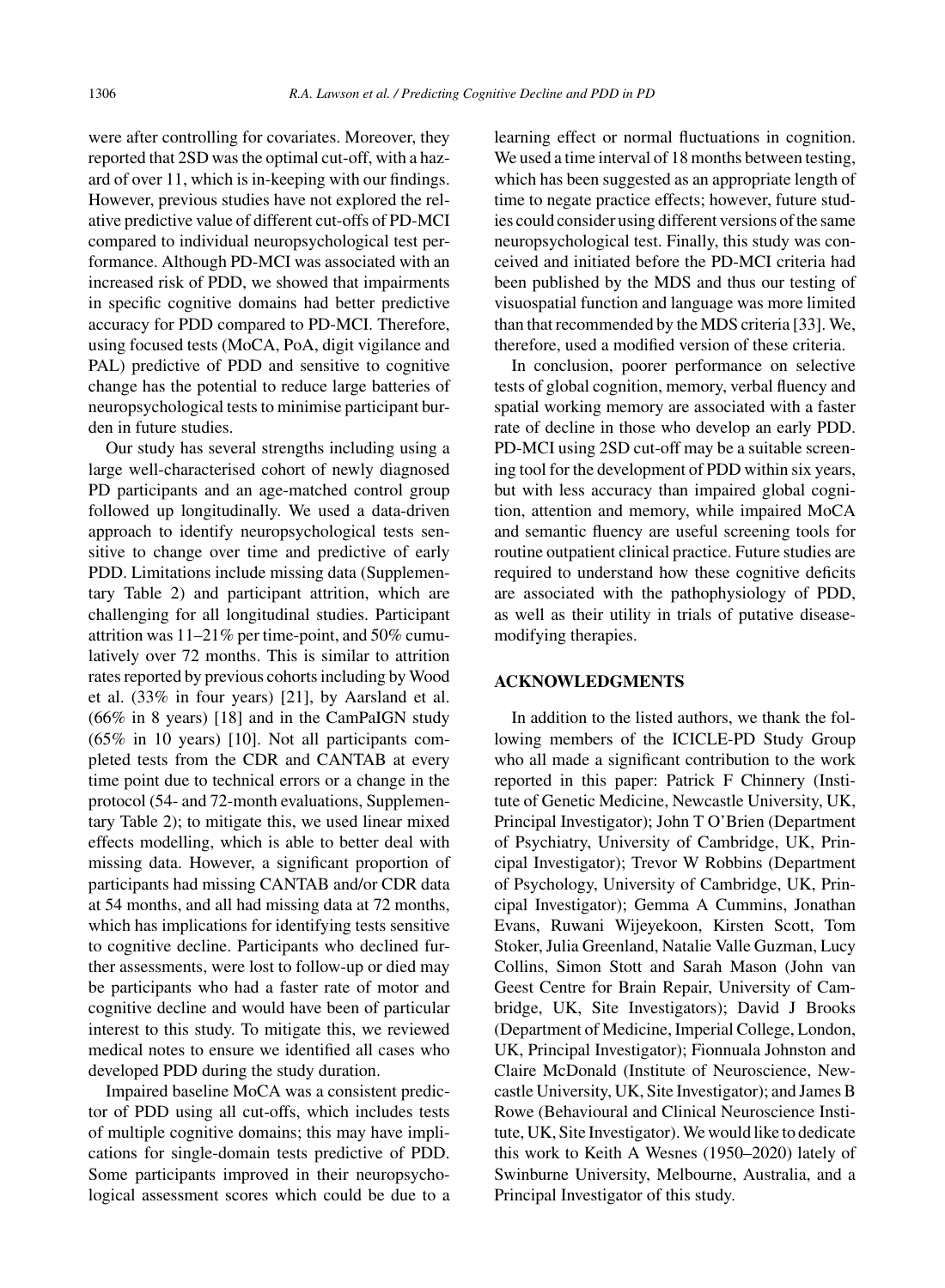This study was funded by Parkinson's UK (J-0802, G-1301, G-1507). The research was supported by the Lockhart Parkinson's Disease Research Fund, National Institute for Health Research (NIHR) Newcastle Biomedical Research Unit and Centre based at Newcastle upon Tyne Hospitals NHS Foundation Trust and Newcastle University and the NIHR Cambridge Biomedical Research Centre Dementia and Neurodegeneration Theme (grant ref. 146281). The views expressed are those of the authors and not necessarily those of the NHS, the NIHR or the Department of Health. RAL is supported by a Janet Owens Parkinson's UK Senior Research Fellowship (F-1801). CHWG is supported by a RCUK/UKRI Research Innovation Fellowship awarded by the MRC (MR/R007446/1). DPB is supported by a Wellcome Clinical Research Career Development Fellowship (214571/Z/18/Z).

# **CONFLICT OF INTEREST**

The authors have no conflict of interest to report.

# **SUPPLEMENTARY MATERIAL**

The supplementary material is available in the electronic version of this article: [https://dx.doi.org/](https://dx.doi.org/10.3233/JPD-212581) 10.3233/JPD-212581.

# **REFERENCES**

- [1] Hely MA, Reid WG, Adena MA, Halliday GM, Morris JG (2008) The Sydney multicenter study of Parkinson's disease: The inevitability of dementia at 20 years. *Mov Disord* **23**, 837-844.
- [2] Cammisuli DM, Cammisuli SM, Fusi J, Franzoni F, Pruneti C (2019) Parkinson's disease-mild cognitive impairment (PD-MCI): A useful summary of update knowledge. *Front Aging Neurosci* **11**, 303.
- [3] Mamikonyan E, Xie SX, Melvin E, Weintraub D (2015) Rivastigmine for mild cognitive impairment in Parkinson disease: A placebo-controlled study. *Mov Disord* **30**, 912-918.
- [4] Goldman JG, Vernaleo BA, Camicioli R, Dahodwala N, Dobkin RD, Ellis T, Galvin JE, Marras C, Edwards J, Fields J, Golden R, Karlawish J, Levin B, Shulman L, Smith G, Tangney C, Thomas CA, Tröster AI, Uc EY, Coyan N, Ellman C, Ellman M, Hoffman C, Hoffman S, Simmonds D (2018) Cognitive impairment in Parkinson's disease: A report from a multidisciplinary symposium on unmet needs and future directions to maintain cognitive health. *NPJ Parkinsons Dis* **4**, 19.
- [5] Harvey PD (2012) Clinical applications of neuropsychological assessment. *Dialogues Clin Neurosci* **14**, 91-99.
- [6] Emre M, Aarsland D, Brown R, Burn DJ, Duyckaerts C, Mizuno Y, Broe GA, Cummings J, Dickson DW, Gauthier S, Goldman J, Goetz C, Korczyn A, Lees A, Levy R, Litvan

I, McKeith I, Olanow W, Poewe W, Quinn N, Sampaio C, Tolosa E, Dubois B (2007) Clinical diagnostic criteria for dementia associated with Parkinson's disease. *Mov Disord* **22**, 1689-1707.

- [7] Kim HM, Nazor C, Zabetian CP, Quinn JF, Chung KA, Hiller AL, Hu S-C, Leverenz JB, Montine TJ, Edwards KL, Cholerton B (2019) Prediction of cognitive progression in Parkinson's disease using three cognitive screening measures. *Clin Park Relat Disord* **1**, 91-97.
- [8] Cholerton B, Johnson CO, Fish B, Quinn JF, Chung KA, Peterson-Hiller AL, Rosenthal LS, Dawson TM, Albert MS, Hu SC, Mata IF, Leverenz JB, Poston KL, Montine TJ, Zabetian CP, Edwards KL (2018) Sex differences in progression to mild cognitive impairment and dementia in Parkinson's disease. *Parkinsonism Relat Disord* **50**, 29-36.
- [9] Gasca-Salas C, Estanga A, Clavero P, Aguilar-Palacio I, González-Redondo R, Obeso JA, Rodríguez-Oroz MC (2014) Longitudinal assessment of the pattern of cognitive decline in non-demented patients with advanced Parkinson's disease. *J Parkinsons Dis* **4**, 677-686.
- [10] Williams-Gray CH, Mason SL, Evans JR, Foltynie T, Brayne C, Robbins TW, Barker RA (2013) The CamPaIGN study of Parkinson's disease: 10-year outlook in an incident population-based cohort. *J Neurol Neurosurg Psychiatry* **84**, 1258-1264.
- [11] Nicoletti A, Luca A, Baschi R, Cicero CE, Mostile G, Davi M, Pilati L, Restivo V, Zappia M, Monastero R (2019) Incidence of mild cognitive impairment and dementia in Parkinson's disease: The Parkinson's Disease Cognitive Impairment Study. *Front Aging Neurosci* **11**, 21.
- [12] Galtier I, Nieto A, Lorenzo JN, Barroso J (2019) Subjective cognitive decline and progression to dementia in Parkinson's disease: A long-term follow-up study. *J Neurol* **266**, 745-754.
- [13] Johnson DK, Galvin JE (2011) Longitudinal changes in cognition in Parkinson's disease with and without dementia. *Dement Geriatr Cogn Disord* **31**, 98-108.
- [14] Domellof ME, Ekman U, Forsgren L, Elgh E (2015) Cognitive function in the early phase of Parkinson's disease, a five-year follow-up. *Acta Neurol Scand* **132**, 79-88.
- [15] Hobson P, Meara J (2015) Mild cognitive impairment in Parkinson's disease and its progression onto dementia: A 16-year outcome evaluation of the Denbighshire cohort. *Int J Geriatr Psychiatry* **30**, 1048-1055.
- [16] Saredakis D, Collins-Praino LE, Gutteridge DS, Stephan BCM, Keage HAD (2019) Conversion to MCI and dementia in Parkinson's disease: A systematic review and metaanalysis. *Parkinsonism Relat Disord* **65**, 20-31.
- [17] Broeders M, Velseboer DC, de Bie R, Speelman JD, Muslimovic D, Post B, de Haan R, Schmand B (2013) Cognitive change in newly-diagnosed patients with Parkinson's disease: A 5-year follow-up study. *J Int Neuropsychol Soc* **19**, 695-708.
- [18] Aarsland D, Andersen K, Larsen JP, Perry R, Wentzel-Larsen T, Lolk A, Kragh-Sorensen P (2004) The rate of cognitive decline in Parkinson disease. *Arch Neurol* **61**, 1906-1911.
- [19] Biundo R, Weis L, Bostantjopoulou S, Stefanova E, Falup-Pecurariu C, Kramberger MG, Geurtsen GJ, Antonini A, Weintraub D, Aarsland D (2016) MMSE and MoCA in Parkinson's disease and dementia with Lewy bodies: A multicenter 1-year follow-up study. *J Neural Transm (Vienna)* **123**, 431-438.
- [20] Agelink van Rentergem JA, de Vent NR, Huizenga HM, Murre JMJ, Schmand BA (2019) Predicting progression to